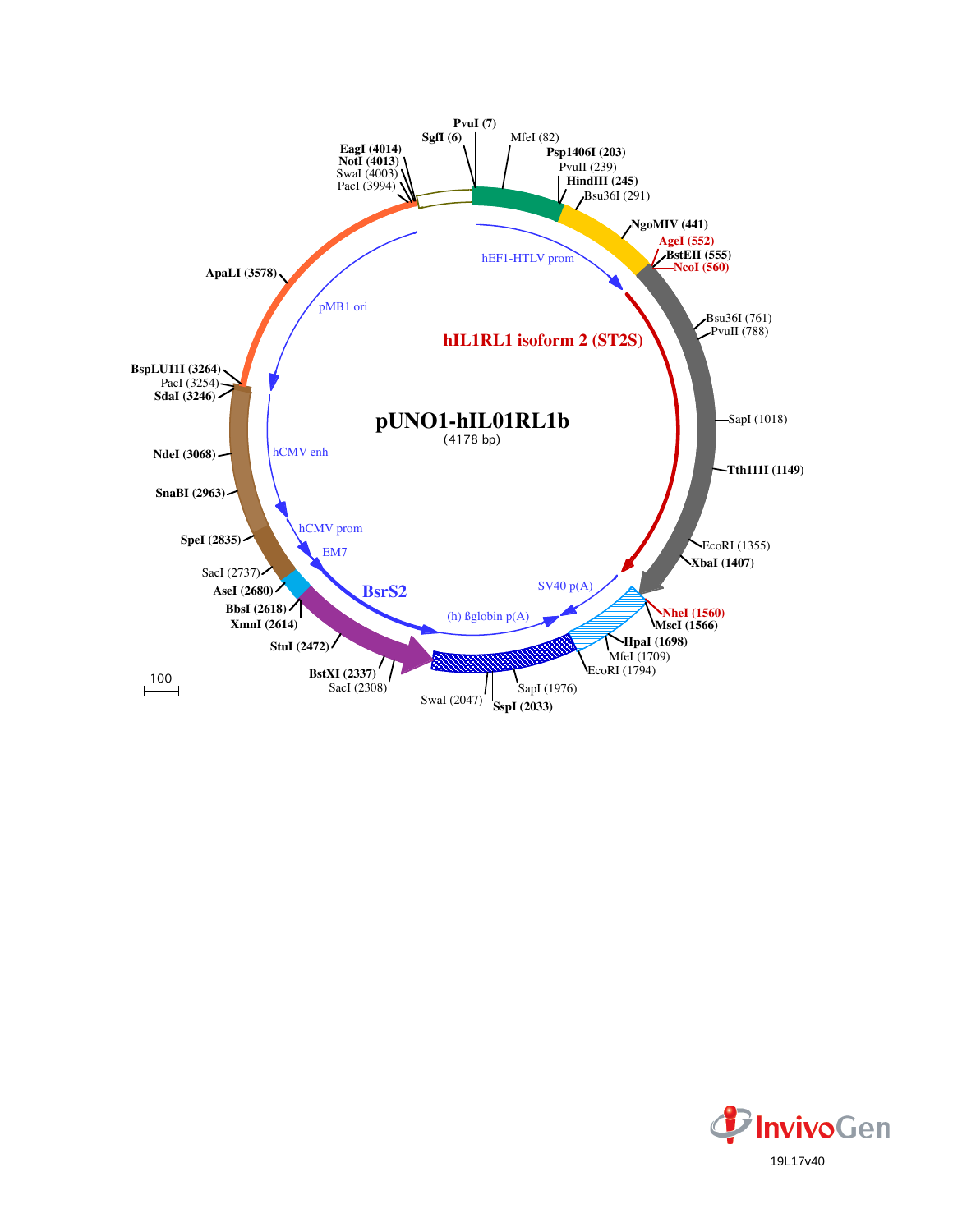**SgfI (6) PvuI (7)**

MfeI (82)

| $HindIII$ (245)<br>Psp1406I (203)<br>PvuII (239)<br>Bsu36I (291)<br>GCCATCCACGCCGGTTGAGTCGCGTTCTGCCGCCTCCCGCCTGTGGTGCCTCCTGAACTGCGTCCGCCGTCTAGGTAAGTTTAAAGCTCAGGTCGAGACC<br>NgoMIV(441)<br><b>BstEII</b> (555)<br>AgeI (552) NcoI (560)<br>TCTGTTCTGCGCCGTTACAGATCCAAGCTGTGACCGGCGCCTACCTGAGATCACCGGTCACCATGGGGTTTTGGATCTTAGCAATTCTCACAATTCTCAT<br>$1$ M G<br>F W<br>$\mathsf{L}$ $\mathsf{L}$ $\mathsf{A}$<br><b>ILL</b><br>$\top$<br>L M<br>601 GTATTCCACAGCAGCAAAGTTTAGTAAACAATCATGGGGCCTGGAAAATGAGGCTTTAATTGTAAGATGTCCTAGACAAGGAAAACCTAGTTACACCGTG<br>S K O S W G L E N E A L<br>R C<br>P.<br>R O G<br>13 <sup>b</sup><br>Y.<br>S T A A K F<br>$\mathsf{I}$ V<br>K P<br>S<br>PvuII (788)<br>Bsu36I (761)<br>YYSQTNK SIPTQERNRVFASGQLLKF<br>D<br>L P<br>801 CTGATTCTGGTATTTATACCTGTATTGTCAGAAGTCCCACATTCAATAGGACTGGATATGCGAATGTCACCATATATAAAAAACAATCAGATTGCAATGT<br>R S P T F N R T G Y A N V T<br>$80 \bullet A$<br>D<br>$-G$<br>IYTC<br>$\blacksquare$<br>I Y K K Q S D<br>- S<br>- C<br>N V<br>901 TCCAGATTATTTGATGTATTCAACAGTATCTGGATCAGAAAAAAATTCCAAAATTTATTGTCCTACCATTGACCTCTACAACTGGACAGCACCTCTTGAG<br>S T V<br>$S \cdot G$<br>S E K N<br>S K<br>$\mathsf{I}$ Y C<br>$\mathsf{P}$<br><b>W</b><br>D<br><b>Y</b><br>L M<br>Y<br>$\top$<br>D.<br>Y.<br>N.<br>$\mathbf{L}$<br>SapI (1018)<br>1001 TGGTTTAAGAATTGTCAGGCTCTTCAAGGATCAAGGTACAGGGCGCACAAGTCATTTTTGGTCATTGATAATGTGATGACTGAGGACGCAGGTGATTACA<br>147 W F K N C O A L O G S R Y R A H K S F L V I D N V M T<br>E D A<br>G<br>-D<br>- Y<br>Tth111I (1149)<br>1101 CCTGTAAATTTATACACAATGAAAATGGAGCCAATTATAGTGTGACGGCGACCAGGTCCTTCACGGTCAAGGATGAGCAAGGCTTTTCTCTGTTTCCAGT<br>I H N E N G A N Y S V T A T R S F T V K D<br>E O G<br>180 <del>▶</del> T<br>- C<br>K F<br>- F<br><b>S</b><br>1201 AATCGGAGCCCCTGCACAAAATGAAATAAAGGAAGTGGAAATTGGAAAAAACGCAAACCTAACTTGCTCTGTTTTTTGGAAAAGGCACTCAGTTCTTG<br>I G K N A N L T C S A C F G K G<br>IKEV<br>Æ<br>$\mathsf{L}$ G<br>A P A O N E<br>T O F<br>- 1.<br>EcoRI (1355)<br>1301 GCTGCCGTCCTGTGGCAGCTTAATGGAACAAAAATTACAGACTTTGGTGAACCAAGAATTCAACAAGAGGAAGGGCAAAATCAAAGTTTCAGCAATGGGC<br>A A V L W O L N G T K I T D F G E P R I O O E E G O N O<br>- S<br>- F<br>SN G<br><b>XbaI</b> (1407)<br>280 L A C L D M V<br>L R I A D V K E E D L L L O Y D C L A L N L H G<br>L R R<br>MscI (1566)<br><b>NheI</b> (1560)<br>R L S R K N<br>P S K E C<br>$F - \bullet$<br>H T V<br>1601 GACAAACCACAACTAGAATGCAGTGAAAAAAATGCTTTATTTGTGAAATTTGTGATGCTATTGCTTTATTTGTAACCATTATAAGCTGCAATAAACAAGT<br>MfeI (1709)<br>TAACAACAACAATTGCATTCATTTTATGTTTCAGGTTCAGGGGGAGGTGTGGGAGGTTTTTTAAAGCAAGTAAAACCTCTACAAATGTGGAATTC<br>1801 TAAAATACAGCATAGCAAAACTTTAACCTCCAAATCAAGCCTCTACTTGAATCCTTTTCTGAGGGATGAATAAGGCATAGGCATCAGGGGCTGTTGCCAA<br>SapI (1976)<br>TGTGCATTAGCTGTTTGCAGCCTCACCTTCTTTCATGGAGTTTAAGATATAGTGTATTTTCCCAAGGTTTGAACTAGCTCTTCATTTCTTTATGTTTTAA<br>SspI (2033)<br>SwaI (2047)<br>GATGCTCAAGGCCCTTCATAATATCCCCCAGTTTAGTAGTTGGACTTAGGGAACAAAGGAACCTTTTAATAGAAATTGGACAGAAAGGGAGCTTCTA<br>2201 GCTTTAGTTCCTGGTGTACTTGAGGGGGATGAGTTCCTCAATGGTGGTTTTGACCAGCTTGCCATTCATCTCAATGAGCACAAAGCAGTCAGGAGCATAG<br>$141$ $\bullet$<br>T Y K L P<br>L E<br>I T T K V L K G N M E<br>N.<br>- R<br>E.<br>ILVF<br>C.<br>D<br>P A Y<br>-11<br>SacI (2308)<br><b>BstXI</b> (2337)<br>2301 TCAGAGATGAGCTCTCTGCACATGCCACAGGGGCTGACCACCCTGATGGATCTGTCCACCTCATCAGAGTAGGGGTGCCTGACAGCCACAATGGTGTCAA | 101              | GAGAAGGTGGCGCGGGGTAAACTGGAAAGTGATGTCGTGTATATGCGCCTCCGCCTTTTTCCCGAGGGTGGGGAGAACCGTATATAAGTGCAGTAGTCGCC |
|---------------------------------------------------------------------------------------------------------------------------------------------------------------------------------------------------------------------------------------------------------------------------------------------------------------------------------------------------------------------------------------------------------------------------------------------------------------------------------------------------------------------------------------------------------------------------------------------------------------------------------------------------------------------------------------------------------------------------------------------------------------------------------------------------------------------------------------------------------------------------------------------------------------------------------------------------------------------------------------------------------------------------------------------------------------------------------------------------------------------------------------------------------------------------------------------------------------------------------------------------------------------------------------------------------------------------------------------------------------------------------------------------------------------------------------------------------------------------------------------------------------------------------------------------------------------------------------------------------------------------------------------------------------------------------------------------------------------------------------------------------------------------------------------------------------------------------------------------------------------------------------------------------------------------------------------------------------------------------------------------------------------------------------------------------------------------------------------------------------------------------------------------------------------------------------------------------------------------------------------------------------------------------------------------------------------------------------------------------------------------------------------------------------------------------------------------------------------------------------------------------------------------------------------------------------------------------------------------------------------------------------------------------------------------------------------------------------------------------------------------------------------------------------------------------------------------------------------------------------------------------------------------------------------------------------------------------------------------------------------------------------------------------------------------------------------------------------------------------------------------------------------------------------------------------------------------------------------------------------------------------------------------------------------------------------------------------------------------------------------------|------------------|-------------------------------------------------------------------------------------------------------|
|                                                                                                                                                                                                                                                                                                                                                                                                                                                                                                                                                                                                                                                                                                                                                                                                                                                                                                                                                                                                                                                                                                                                                                                                                                                                                                                                                                                                                                                                                                                                                                                                                                                                                                                                                                                                                                                                                                                                                                                                                                                                                                                                                                                                                                                                                                                                                                                                                                                                                                                                                                                                                                                                                                                                                                                                                                                                                                                                                                                                                                                                                                                                                                                                                                                                                                                                                                           | 201              |                                                                                                       |
|                                                                                                                                                                                                                                                                                                                                                                                                                                                                                                                                                                                                                                                                                                                                                                                                                                                                                                                                                                                                                                                                                                                                                                                                                                                                                                                                                                                                                                                                                                                                                                                                                                                                                                                                                                                                                                                                                                                                                                                                                                                                                                                                                                                                                                                                                                                                                                                                                                                                                                                                                                                                                                                                                                                                                                                                                                                                                                                                                                                                                                                                                                                                                                                                                                                                                                                                                                           | 301              |                                                                                                       |
|                                                                                                                                                                                                                                                                                                                                                                                                                                                                                                                                                                                                                                                                                                                                                                                                                                                                                                                                                                                                                                                                                                                                                                                                                                                                                                                                                                                                                                                                                                                                                                                                                                                                                                                                                                                                                                                                                                                                                                                                                                                                                                                                                                                                                                                                                                                                                                                                                                                                                                                                                                                                                                                                                                                                                                                                                                                                                                                                                                                                                                                                                                                                                                                                                                                                                                                                                                           | 401              |                                                                                                       |
|                                                                                                                                                                                                                                                                                                                                                                                                                                                                                                                                                                                                                                                                                                                                                                                                                                                                                                                                                                                                                                                                                                                                                                                                                                                                                                                                                                                                                                                                                                                                                                                                                                                                                                                                                                                                                                                                                                                                                                                                                                                                                                                                                                                                                                                                                                                                                                                                                                                                                                                                                                                                                                                                                                                                                                                                                                                                                                                                                                                                                                                                                                                                                                                                                                                                                                                                                                           | 501              |                                                                                                       |
|                                                                                                                                                                                                                                                                                                                                                                                                                                                                                                                                                                                                                                                                                                                                                                                                                                                                                                                                                                                                                                                                                                                                                                                                                                                                                                                                                                                                                                                                                                                                                                                                                                                                                                                                                                                                                                                                                                                                                                                                                                                                                                                                                                                                                                                                                                                                                                                                                                                                                                                                                                                                                                                                                                                                                                                                                                                                                                                                                                                                                                                                                                                                                                                                                                                                                                                                                                           |                  |                                                                                                       |
|                                                                                                                                                                                                                                                                                                                                                                                                                                                                                                                                                                                                                                                                                                                                                                                                                                                                                                                                                                                                                                                                                                                                                                                                                                                                                                                                                                                                                                                                                                                                                                                                                                                                                                                                                                                                                                                                                                                                                                                                                                                                                                                                                                                                                                                                                                                                                                                                                                                                                                                                                                                                                                                                                                                                                                                                                                                                                                                                                                                                                                                                                                                                                                                                                                                                                                                                                                           |                  |                                                                                                       |
|                                                                                                                                                                                                                                                                                                                                                                                                                                                                                                                                                                                                                                                                                                                                                                                                                                                                                                                                                                                                                                                                                                                                                                                                                                                                                                                                                                                                                                                                                                                                                                                                                                                                                                                                                                                                                                                                                                                                                                                                                                                                                                                                                                                                                                                                                                                                                                                                                                                                                                                                                                                                                                                                                                                                                                                                                                                                                                                                                                                                                                                                                                                                                                                                                                                                                                                                                                           | 113▶             |                                                                                                       |
|                                                                                                                                                                                                                                                                                                                                                                                                                                                                                                                                                                                                                                                                                                                                                                                                                                                                                                                                                                                                                                                                                                                                                                                                                                                                                                                                                                                                                                                                                                                                                                                                                                                                                                                                                                                                                                                                                                                                                                                                                                                                                                                                                                                                                                                                                                                                                                                                                                                                                                                                                                                                                                                                                                                                                                                                                                                                                                                                                                                                                                                                                                                                                                                                                                                                                                                                                                           |                  |                                                                                                       |
|                                                                                                                                                                                                                                                                                                                                                                                                                                                                                                                                                                                                                                                                                                                                                                                                                                                                                                                                                                                                                                                                                                                                                                                                                                                                                                                                                                                                                                                                                                                                                                                                                                                                                                                                                                                                                                                                                                                                                                                                                                                                                                                                                                                                                                                                                                                                                                                                                                                                                                                                                                                                                                                                                                                                                                                                                                                                                                                                                                                                                                                                                                                                                                                                                                                                                                                                                                           | 213              |                                                                                                       |
|                                                                                                                                                                                                                                                                                                                                                                                                                                                                                                                                                                                                                                                                                                                                                                                                                                                                                                                                                                                                                                                                                                                                                                                                                                                                                                                                                                                                                                                                                                                                                                                                                                                                                                                                                                                                                                                                                                                                                                                                                                                                                                                                                                                                                                                                                                                                                                                                                                                                                                                                                                                                                                                                                                                                                                                                                                                                                                                                                                                                                                                                                                                                                                                                                                                                                                                                                                           | 247 ▶            |                                                                                                       |
|                                                                                                                                                                                                                                                                                                                                                                                                                                                                                                                                                                                                                                                                                                                                                                                                                                                                                                                                                                                                                                                                                                                                                                                                                                                                                                                                                                                                                                                                                                                                                                                                                                                                                                                                                                                                                                                                                                                                                                                                                                                                                                                                                                                                                                                                                                                                                                                                                                                                                                                                                                                                                                                                                                                                                                                                                                                                                                                                                                                                                                                                                                                                                                                                                                                                                                                                                                           |                  |                                                                                                       |
|                                                                                                                                                                                                                                                                                                                                                                                                                                                                                                                                                                                                                                                                                                                                                                                                                                                                                                                                                                                                                                                                                                                                                                                                                                                                                                                                                                                                                                                                                                                                                                                                                                                                                                                                                                                                                                                                                                                                                                                                                                                                                                                                                                                                                                                                                                                                                                                                                                                                                                                                                                                                                                                                                                                                                                                                                                                                                                                                                                                                                                                                                                                                                                                                                                                                                                                                                                           | 313 <sup>2</sup> |                                                                                                       |
|                                                                                                                                                                                                                                                                                                                                                                                                                                                                                                                                                                                                                                                                                                                                                                                                                                                                                                                                                                                                                                                                                                                                                                                                                                                                                                                                                                                                                                                                                                                                                                                                                                                                                                                                                                                                                                                                                                                                                                                                                                                                                                                                                                                                                                                                                                                                                                                                                                                                                                                                                                                                                                                                                                                                                                                                                                                                                                                                                                                                                                                                                                                                                                                                                                                                                                                                                                           |                  | <b>HpaI</b> (1698)                                                                                    |
|                                                                                                                                                                                                                                                                                                                                                                                                                                                                                                                                                                                                                                                                                                                                                                                                                                                                                                                                                                                                                                                                                                                                                                                                                                                                                                                                                                                                                                                                                                                                                                                                                                                                                                                                                                                                                                                                                                                                                                                                                                                                                                                                                                                                                                                                                                                                                                                                                                                                                                                                                                                                                                                                                                                                                                                                                                                                                                                                                                                                                                                                                                                                                                                                                                                                                                                                                                           | 1701             | EcoRI (1794)                                                                                          |
|                                                                                                                                                                                                                                                                                                                                                                                                                                                                                                                                                                                                                                                                                                                                                                                                                                                                                                                                                                                                                                                                                                                                                                                                                                                                                                                                                                                                                                                                                                                                                                                                                                                                                                                                                                                                                                                                                                                                                                                                                                                                                                                                                                                                                                                                                                                                                                                                                                                                                                                                                                                                                                                                                                                                                                                                                                                                                                                                                                                                                                                                                                                                                                                                                                                                                                                                                                           |                  |                                                                                                       |
|                                                                                                                                                                                                                                                                                                                                                                                                                                                                                                                                                                                                                                                                                                                                                                                                                                                                                                                                                                                                                                                                                                                                                                                                                                                                                                                                                                                                                                                                                                                                                                                                                                                                                                                                                                                                                                                                                                                                                                                                                                                                                                                                                                                                                                                                                                                                                                                                                                                                                                                                                                                                                                                                                                                                                                                                                                                                                                                                                                                                                                                                                                                                                                                                                                                                                                                                                                           | 1901             |                                                                                                       |
|                                                                                                                                                                                                                                                                                                                                                                                                                                                                                                                                                                                                                                                                                                                                                                                                                                                                                                                                                                                                                                                                                                                                                                                                                                                                                                                                                                                                                                                                                                                                                                                                                                                                                                                                                                                                                                                                                                                                                                                                                                                                                                                                                                                                                                                                                                                                                                                                                                                                                                                                                                                                                                                                                                                                                                                                                                                                                                                                                                                                                                                                                                                                                                                                                                                                                                                                                                           | 2001             |                                                                                                       |
|                                                                                                                                                                                                                                                                                                                                                                                                                                                                                                                                                                                                                                                                                                                                                                                                                                                                                                                                                                                                                                                                                                                                                                                                                                                                                                                                                                                                                                                                                                                                                                                                                                                                                                                                                                                                                                                                                                                                                                                                                                                                                                                                                                                                                                                                                                                                                                                                                                                                                                                                                                                                                                                                                                                                                                                                                                                                                                                                                                                                                                                                                                                                                                                                                                                                                                                                                                           | 2101             |                                                                                                       |
|                                                                                                                                                                                                                                                                                                                                                                                                                                                                                                                                                                                                                                                                                                                                                                                                                                                                                                                                                                                                                                                                                                                                                                                                                                                                                                                                                                                                                                                                                                                                                                                                                                                                                                                                                                                                                                                                                                                                                                                                                                                                                                                                                                                                                                                                                                                                                                                                                                                                                                                                                                                                                                                                                                                                                                                                                                                                                                                                                                                                                                                                                                                                                                                                                                                                                                                                                                           |                  |                                                                                                       |

D S I L E R C M G C P S V V R I S R D V E D S Y P H R V A V I T D F 108